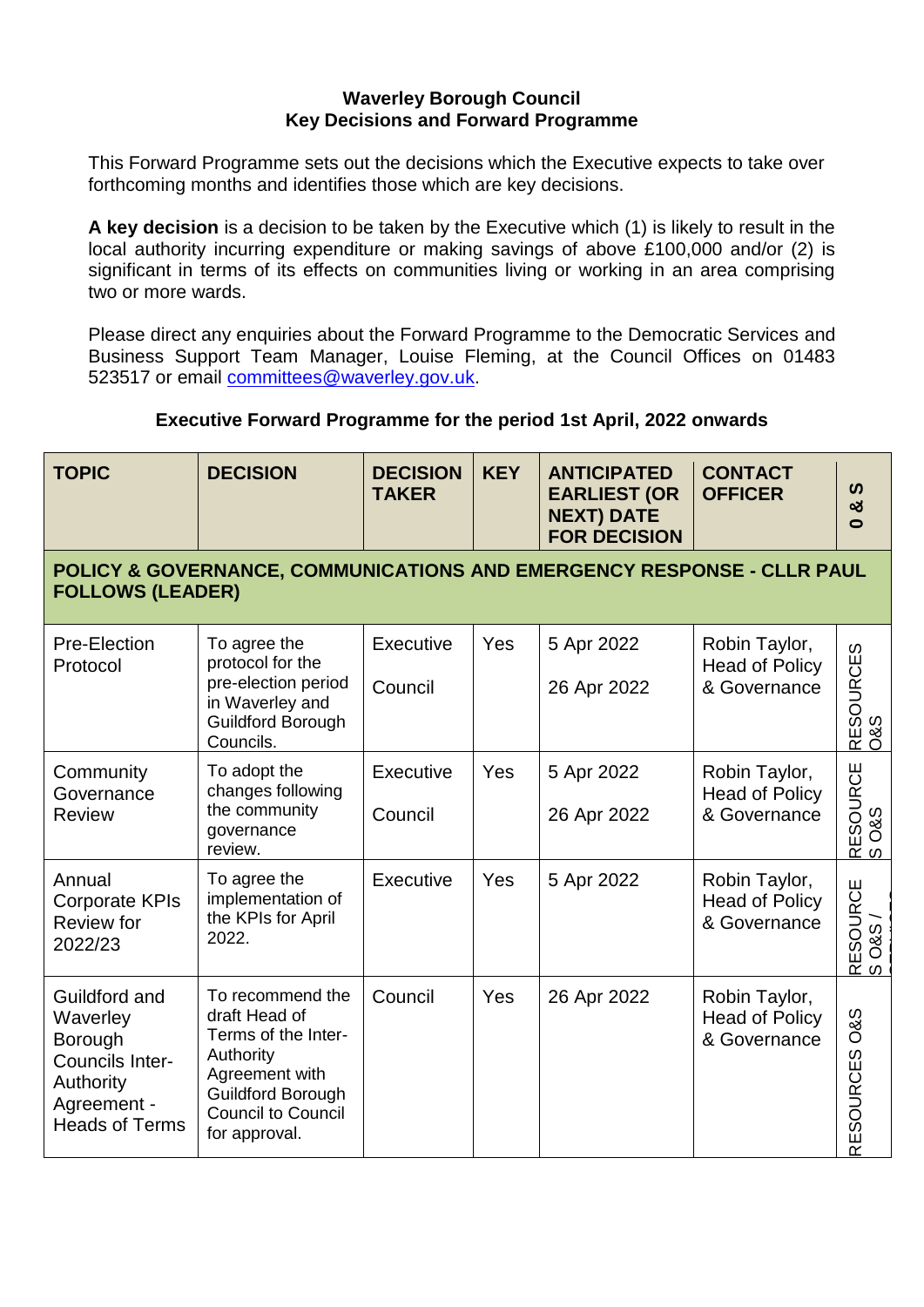| <b>TOPIC</b>                                                     | <b>DECISION</b>                                                                                                         | <b>DECISION</b><br><b>TAKER</b> | <b>KEY</b> | <b>ANTICIPATED</b><br><b>EARLIEST (OR</b><br><b>NEXT) DATE</b><br><b>FOR DECISION</b> | <b>CONTACT</b><br><b>OFFICER</b>                       | ທ<br>න්<br>O                                    |
|------------------------------------------------------------------|-------------------------------------------------------------------------------------------------------------------------|---------------------------------|------------|---------------------------------------------------------------------------------------|--------------------------------------------------------|-------------------------------------------------|
| Community<br>Governance<br>Review - final<br>recommendatio<br>ns | To agree the final<br>recommendations<br>for submission to<br>the Local<br>Government<br><b>Boundary</b><br>Commission. | Executive<br>Council            | Yes        | 5 Jul 2022<br>19 Jul 2022                                                             | Robin Taylor,<br><b>Head of Policy</b><br>& Governance | <b>URCES</b><br><u>ଚ</u><br>က<br>ళ<br><b>RE</b> |

**BUSINESS TRANSFORMATION, IT, CUSTOMER SERVICES AND FARNHAM INFRASTRUCTURE PROGRAMME - CLLR PETER CLARK (DEPUTY LEADER)**

## **ENFORCEMENT, OPERATIONS AND BRIGHTWELLS - CLLR ANDY MACLEOD**

| Local Planning<br>Enforcement<br><b>Action Plan</b>          | To approve the<br>revised Local<br>Planning<br>Enforcement<br><b>Action Plan</b>                                                               | Executive        | Yes | 5 Apr 2022 | Zac Ellwood,<br>Head of<br>Planning and<br>Economic<br>Development         | w<br>SERVICES<br>O&S                   |
|--------------------------------------------------------------|------------------------------------------------------------------------------------------------------------------------------------------------|------------------|-----|------------|----------------------------------------------------------------------------|----------------------------------------|
| Hackney<br>Carriage Tariff<br>Fare Scales -<br><b>Review</b> | That the Executive<br>agrees to consider<br>any consultation<br>responses<br>received and agree<br>the proposed new<br>maximum fare<br>tariff. | Executive        | Yes | 3 May 2022 | <b>Richard</b><br>Homewood,<br>Head of<br>Environmental<br><b>Services</b> | <b>O&amp;S</b><br><b>RESOURCES</b>     |
| <b>Brightwells</b><br>Yard, Farnham<br>[E3]                  | To consider<br>proposed changes<br>to the Head Lease<br>agreement.                                                                             | <b>Executive</b> | Yes | 3 May 2022 | Kelvin Mills,<br>Head of<br>Commercial<br><b>Services</b>                  | SOURC<br><b>O&amp;S</b><br>臣<br>w<br>ய |

# **ENVIRONMENT AND SUSTAINABILITY - CLLR STEVE WILLIAMS**

| Solar PV<br>options for<br>Leisure Centres | To consider a<br>proposal for the<br>installation of<br>solar PV on<br>Godalming and<br>Haslemere<br>leisure centre<br>roofs. | Executive | Yes | 3 May 2022 | <b>Richard</b><br>Homewood,<br>Head of<br>Environmental<br><b>Services</b> | 08S<br>မြိ<br>$\overline{Q}$<br>₩ |
|--------------------------------------------|-------------------------------------------------------------------------------------------------------------------------------|-----------|-----|------------|----------------------------------------------------------------------------|-----------------------------------|
|--------------------------------------------|-------------------------------------------------------------------------------------------------------------------------------|-----------|-----|------------|----------------------------------------------------------------------------|-----------------------------------|

**EQUALITIES, DIVERSITY, INCLUSION AND COMMUNITY SAFETY - CLLR PENNY MARRIOTT**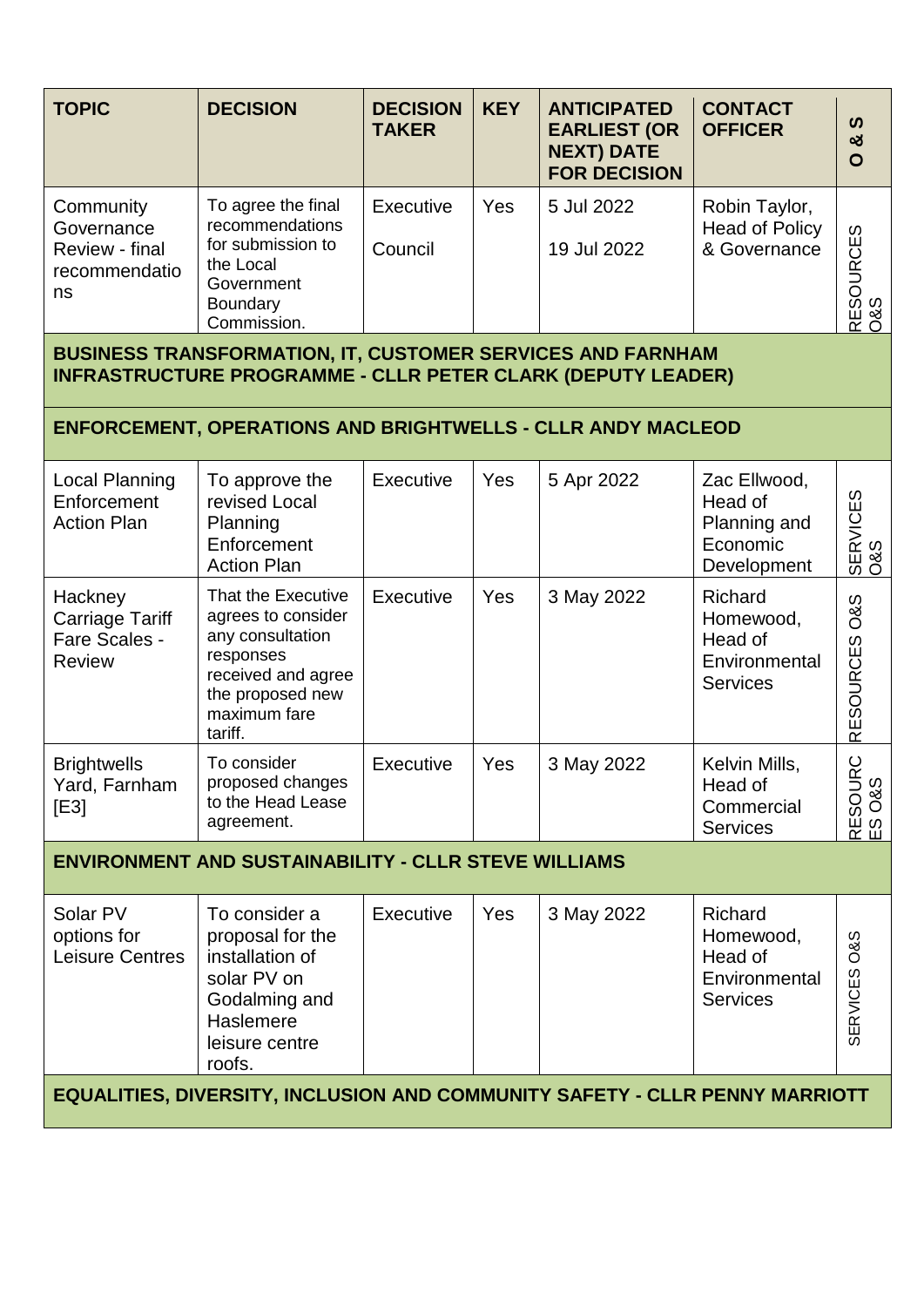| <b>TOPIC</b>                                                                          | <b>DECISION</b>                                                                                                            | <b>DECISION</b><br><b>TAKER</b> | <b>KEY</b> | <b>ANTICIPATED</b><br><b>EARLIEST (OR</b><br><b>NEXT) DATE</b><br><b>FOR DECISION</b> | <b>CONTACT</b><br><b>OFFICER</b>                          | ທ<br>න්<br>$\mathbf{O}$            |
|---------------------------------------------------------------------------------------|----------------------------------------------------------------------------------------------------------------------------|---------------------------------|------------|---------------------------------------------------------------------------------------|-----------------------------------------------------------|------------------------------------|
| Equality<br>Objectives and<br><b>Action Plan</b>                                      | To consider the<br>review of the<br>Council's<br><b>Corporate Equality</b><br>Objectives and<br>action plan.               | <b>Executive</b>                | Yes        | 5 Apr 2022                                                                            | Robin Taylor,<br><b>Head of Policy</b><br>& Governance    | RESOURCES<br>0&S                   |
|                                                                                       | FINANCE, COMMERCIAL AND ASSETS - CLLR MARK MERRYWEATHER                                                                    |                                 |            |                                                                                       |                                                           |                                    |
| <b>Broadwater</b><br>Park Golf Club<br>Lease<br>Settlement<br>Agreement [E3]          | To consider the<br>agreement and<br>make<br>recommendations<br>to Council.                                                 | <b>Executive</b>                | Yes        | 3 May 2022                                                                            | Peter Vickers,<br>Head of<br>Finance and<br>Property      | <b>RESOURCES</b><br><b>O&amp;S</b> |
| <b>Burys</b><br>Development<br>Project [E3]                                           | To approve the<br>next phase of the<br><b>Burys</b><br>Development<br>Project.                                             | <b>Executive</b><br>Council     | Yes        | 7 Jun 2022<br>19 Jul 2022                                                             | Kelvin Mills,<br>Head of<br>Commercial<br><b>Services</b> | RESOURCE<br>S O&S                  |
| Bury's<br>Development<br>Project [E3]                                                 | To recommend to<br>Council that a<br>planning<br>application is<br>submitted and the<br>method of delivery<br>is approved. | Executive<br>Council            | Yes        | 29 Nov 2022<br>13 Dec 2022                                                            | Kelvin Mills,<br>Head of<br>Commercial<br><b>Services</b> | RESOURCES<br>0&S                   |
| Farnham Park -<br><b>Options for Golf</b><br>Course and<br>cafe [E3]                  | To consider the<br>options.                                                                                                | Executive                       | Yes        | Not before 1st<br>May 2022                                                            | Peter Vickers,<br>Head of<br>Finance and<br>Property      | RESOURCE<br>S O&S                  |
| Farnham Park -<br><b>SANG land</b><br>(Hale Road)<br>[E3]                             | To consider the<br>designation.                                                                                            | Executive                       | Yes        | Not before 1st<br>May 2022                                                            | Peter Vickers,<br>Head of<br>Finance and<br>Property      | SERVICES<br>O&S                    |
| Property<br>Matters -<br>Haslemere High<br><b>Street property</b><br>acquisition [E3] | To approve the<br>acquisition.                                                                                             | Executive                       | Yes        | Not before 1st<br>May 2022                                                            | Peter Vickers,<br>Head of<br>Finance and<br>Property      | RESOURCES<br>0&S                   |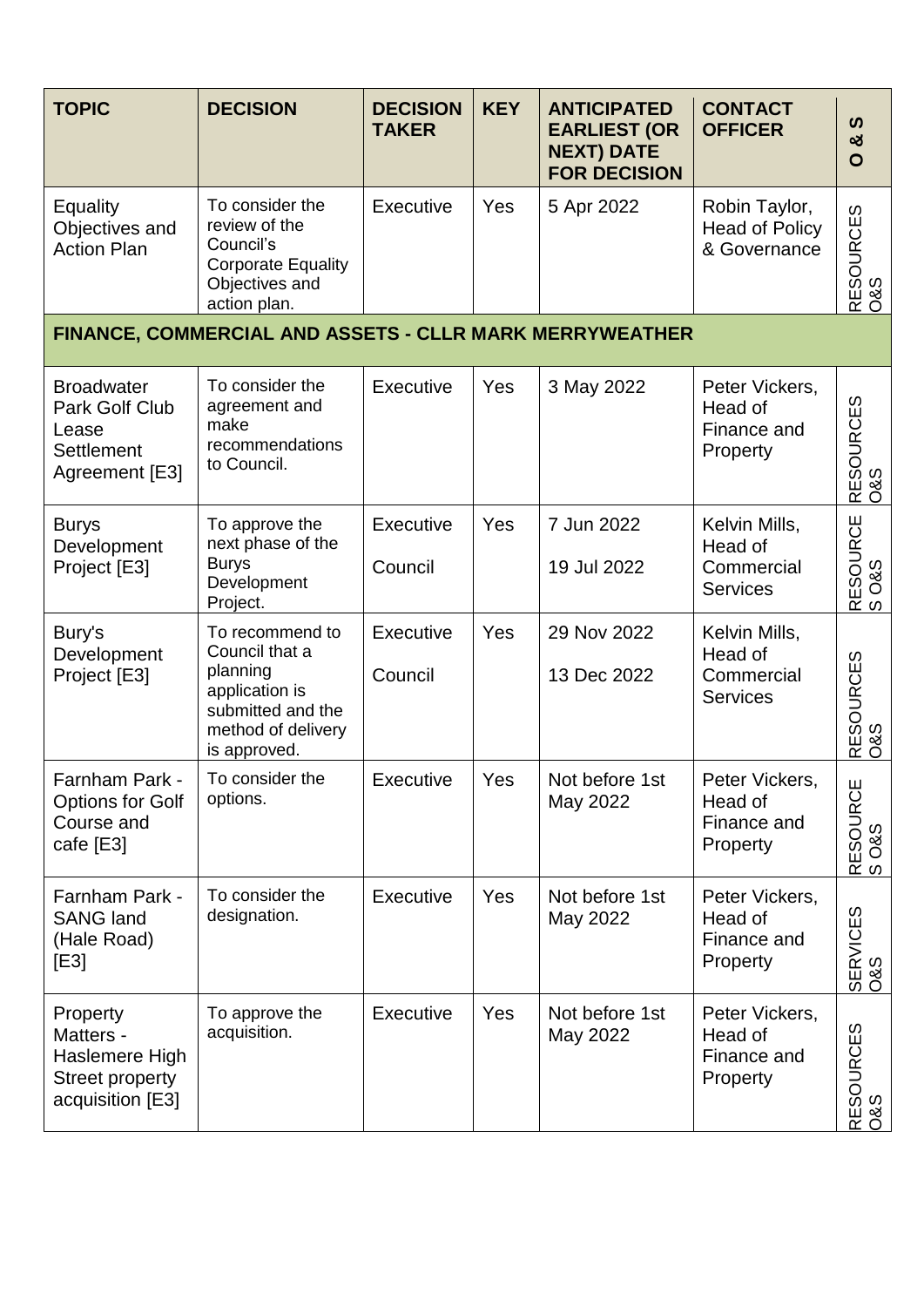| <b>TOPIC</b>                                                                                                              | <b>DECISION</b>                                                                                                                                                                    | <b>DECISION</b><br><b>TAKER</b> | <b>KEY</b> | <b>ANTICIPATED</b><br><b>EARLIEST (OR</b><br><b>NEXT) DATE</b><br><b>FOR DECISION</b> | <b>CONTACT</b><br><b>OFFICER</b>                                   | $\boldsymbol{\omega}$<br>ಯ<br>O   |
|---------------------------------------------------------------------------------------------------------------------------|------------------------------------------------------------------------------------------------------------------------------------------------------------------------------------|---------------------------------|------------|---------------------------------------------------------------------------------------|--------------------------------------------------------------------|-----------------------------------|
| Property<br>Matters -<br>Godalming High<br>Street, property<br>acquisition [E3]                                           | To approve the<br>acquistion.                                                                                                                                                      | Executive                       | Yes        | Not before 1st<br>May 2022                                                            | Peter Vickers,<br>Head of<br>Finance and<br>Property               | RESOURCES<br>0&S                  |
|                                                                                                                           | HEALTH, WELLBEING, PARKS AND LEISURE - CLLR KIKA MIRYLEES                                                                                                                          |                                 |            |                                                                                       |                                                                    |                                   |
| <b>Biodiversity</b><br>Policy                                                                                             | To approve the<br>policy.                                                                                                                                                          | Executive                       | Yes        | Not before 1st<br>May 2022                                                            | Kelvin Mills,<br>Head of<br>Commercial<br><b>Services</b>          | SERVICES<br>O&S                   |
| Godalming and<br>Farnham<br>Leisure<br><b>Refurbishments</b><br>and amendment<br>of the leisure<br>management<br>contract | To agree<br>refurbishments to<br>the Godalming and<br><b>Farnham Leisure</b><br>Centres; and an<br>amendment to the<br>Leisure<br>Management<br><b>Contract from June</b><br>2023. | Executive                       | Yes        | 5 Apr 2022                                                                            | Kelvin Mills,<br>Head of<br>Commercial<br><b>Services</b>          | <b>O&amp;S</b><br><b>SERVICES</b> |
|                                                                                                                           | CO-PORTFOLIO HOLDER HOUSING (DELIVERY) - CLLR NICK PALMER                                                                                                                          |                                 |            |                                                                                       |                                                                    |                                   |
| Affordable<br>Homes Delivery<br>Strategy 2022-<br>2025                                                                    | To recommend<br>adoption of the<br>Strategy following<br>the consultation<br>period.                                                                                               | <b>Executive</b><br>Council     | Yes        | 5 Apr 2022<br>26 Apr 2022                                                             | Andrew Smith,<br>Head of<br>Housing<br>Delivery and<br>Communities | w<br>SERVICES<br>O&S              |
| Community<br>Infrastructure<br>Levy (CIL)<br>bidding cycle<br>2021/22                                                     | To note the<br>outcome of the<br>recent bidding<br>round for<br>Community<br>Infrastructure Levy<br>funding.                                                                       | Executive                       | Yes        | 5 Apr 2022                                                                            | Zac Ellwood,<br>Head of<br>Planning and<br>Economic<br>Development | RESOURCES<br> O&S                 |
|                                                                                                                           | <b>CO-PORTFOLIO HOLDER HOUSING (OPERATIONS) - COUNCILLOR PAUL RIVERS</b>                                                                                                           |                                 |            |                                                                                       |                                                                    |                                   |
| Housing<br>Revenue<br><b>Account Asset</b><br>Management<br><b>Strategy</b>                                               | To recommend the<br>approval of the<br><b>Housing Revenue</b><br><b>Account Asset</b><br>Management<br>Strategy.                                                                   | Executive<br>Council            | Yes        | 5 Apr 2022<br>26 Apr 2022                                                             | Hugh<br>Wagstaff,<br>Head of<br>Housing<br>Operations              | <b>O&amp;S</b><br><b>SERVICES</b> |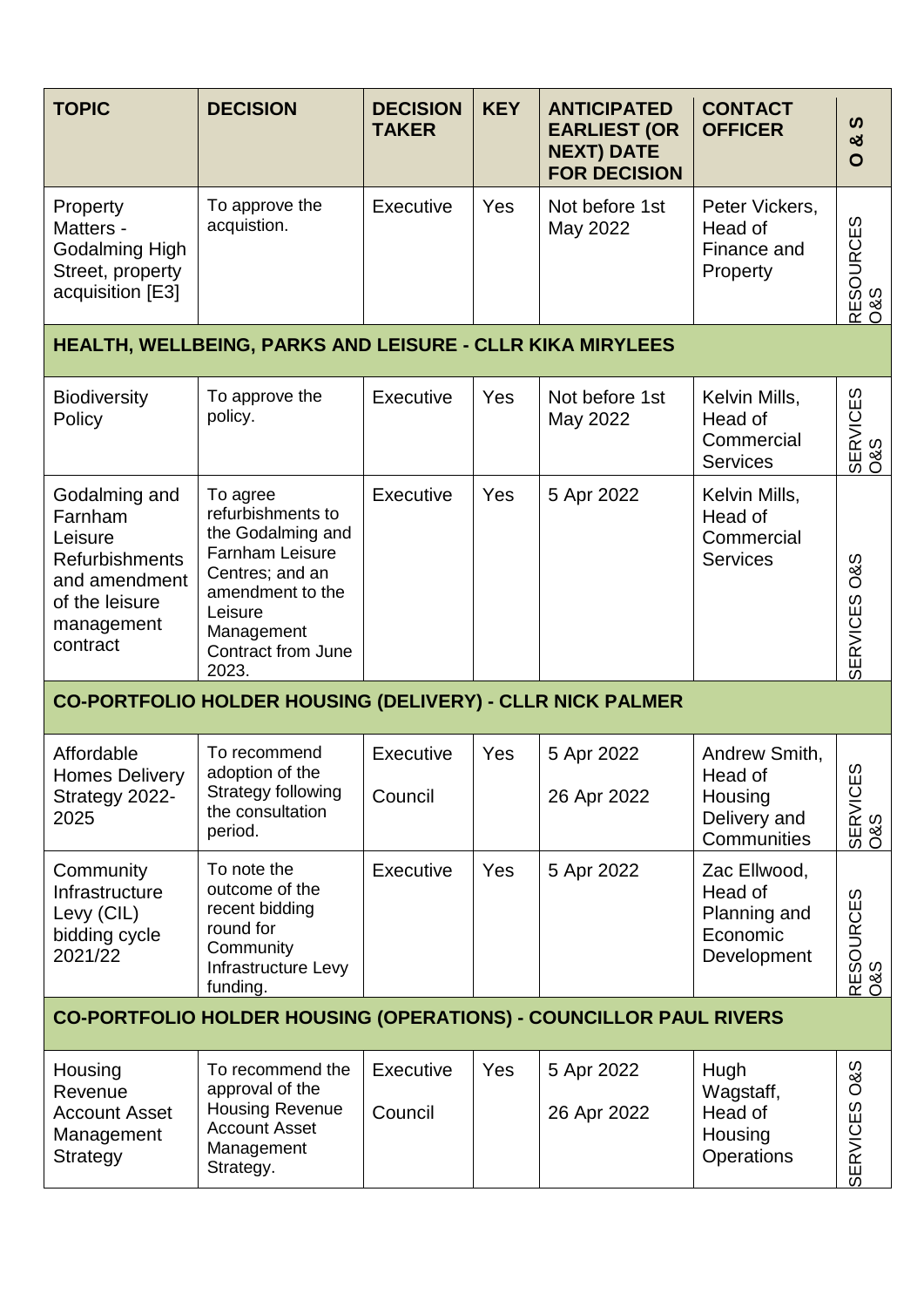| <b>TOPIC</b>                                                                                                | <b>DECISION</b>                                                                                                                                                                                                                                                                             | <b>DECISION</b><br><b>TAKER</b>                                                 | <b>KEY</b> | <b>ANTICIPATED</b><br><b>EARLIEST (OR</b><br><b>NEXT) DATE</b><br><b>FOR DECISION</b> | <b>CONTACT</b><br><b>OFFICER</b>                                   | ທ<br>ఱ<br>$\mathbf O$              |
|-------------------------------------------------------------------------------------------------------------|---------------------------------------------------------------------------------------------------------------------------------------------------------------------------------------------------------------------------------------------------------------------------------------------|---------------------------------------------------------------------------------|------------|---------------------------------------------------------------------------------------|--------------------------------------------------------------------|------------------------------------|
| Funding<br>Request -<br>Replacement of<br>timber and<br>glazed porches<br>at College<br>Gardens,<br>Farnham | To seek approval<br>from the Joseph<br><b>Ewart Bequest</b><br>Trust to request<br>additional funding<br>to cover the<br>replacement of five<br>external timber and<br>glazed porches<br>and associated<br>roofing line works<br>at the wider<br>properties College<br>Gardens,<br>Farnham. | <b>Executive</b><br>(Acting as<br>Trustee of<br>the Joseph<br>Ewart<br>Bequest) | Yes        | 5 Apr 2022                                                                            | Hugh<br>Wagstaff,<br>Head of<br>Housing<br>Operations              | SERVICES O&S                       |
| Tenancy<br>Strategy                                                                                         | To recommend the<br>approval of the<br>Tenancy Strategy.                                                                                                                                                                                                                                    | Council<br><b>Executive</b>                                                     | Yes        | <b>July 2022</b><br><b>July 2022</b>                                                  | Hugh<br>Wagstaff,<br>Head of<br>Housing<br><b>Operations</b>       | SERVICES<br>O&S                    |
| <b>Tenancy Policy</b>                                                                                       | To approve minor<br>changes to the<br>Tenancy Policy.                                                                                                                                                                                                                                       | Portfolio<br>Holder for<br>Housing<br>(Operation<br>s)                          | Yes        | 30 Jun 2022                                                                           | Hugh<br>Wagstaff,<br>Head of<br>Housing<br><b>Operations</b>       | SERVICES<br>O&S                    |
| Tenancy<br>Agreement                                                                                        | To approve minor<br>changes to the<br>Tenancy<br>Agreement.                                                                                                                                                                                                                                 | Portfolio<br>Holder for<br>Housing<br>(Operation<br>S)                          | Yes        | 30 Jun 2022                                                                           | Hugh<br>Wagstaff,<br>Head of<br>Housing<br><b>Operations</b>       | ${\cal O}$<br>ψj<br>SERVICI<br>0&S |
|                                                                                                             | <b>PLANNING AND ECONOMIC DEVELOPMENT - CLLR LIZ TOWNSEND</b>                                                                                                                                                                                                                                |                                                                                 |            |                                                                                       |                                                                    |                                    |
| Climate Change<br>and<br>Sustainability<br>Supplementary<br>Planning<br><b>Document</b><br>Consultation     | To agree to consult<br>on the draft<br><b>Climate Change</b><br>and Sustainability<br>Planning<br>Document.                                                                                                                                                                                 | Executive                                                                       | Yes        | 5 Apr 2022                                                                            | Zac Ellwood,<br>Head of<br>Planning and<br>Economic<br>Development | SERVICES O&S                       |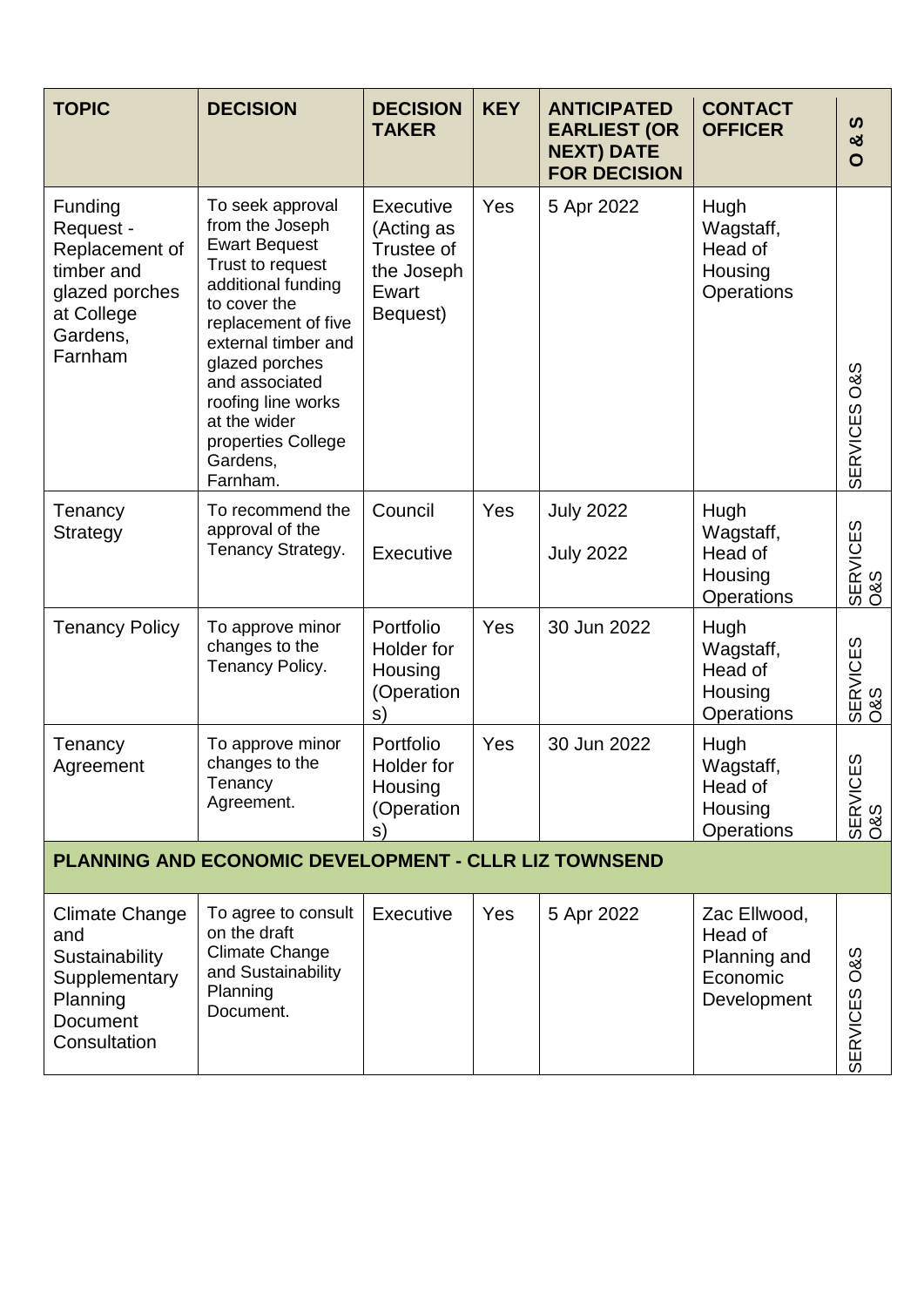| <b>TOPIC</b>                                                                                                     | <b>DECISION</b>                                                                                                                                                                      | <b>DECISION</b><br><b>TAKER</b> | <b>KEY</b> | <b>ANTICIPATED</b><br><b>EARLIEST (OR</b><br><b>NEXT) DATE</b><br><b>FOR DECISION</b> | <b>CONTACT</b><br><b>OFFICER</b>                                   | ທ<br>ఱ<br>O                            |
|------------------------------------------------------------------------------------------------------------------|--------------------------------------------------------------------------------------------------------------------------------------------------------------------------------------|---------------------------------|------------|---------------------------------------------------------------------------------------|--------------------------------------------------------------------|----------------------------------------|
| Climate Change<br>and<br>Sustainability<br>Supplementary<br>Planning<br><b>Document</b><br>Adoption              | To consider the<br>responses to the<br>consultation and<br>recommend the<br>adoption of the<br><b>Climate Change</b><br>and Sustainability<br>Supplementary<br>Planning<br>Document. | Executive<br>Council            | Yes        | 5 Jul 2022<br>19 Jul 2022                                                             | Zac Ellwood,<br>Head of<br>Planning and<br>Economic<br>Development | <b>O&amp;S</b><br><b>SERVICES</b>      |
| Economic<br>Development<br><b>Strategy review</b>                                                                | To approve the<br>revised Economic<br>Development<br>Strategy.                                                                                                                       | Executive<br>Council            | Yes        | 5 Jul 2022<br>19 Jul 2022                                                             | Zac Ellwood,<br>Head of<br>Planning and<br>Economic<br>Development | RESOURCE<br><b>O&amp;S</b><br>$\omega$ |
| 6 Wellwynds<br>Road, Cranleigh<br>- Tree<br>Preservation<br>Order<br>Compensation -<br>Supplementary<br>Estimate | To approve a<br>supplementary<br>estimate for a Tree<br><b>Preservation Order</b><br>compensation.                                                                                   | Executive                       | Yes        | 5 Apr 2022                                                                            | Zac Ellwood,<br>Head of<br>Planning and<br>Economic<br>Development | <b>O&amp;S</b><br><b>SERVICES</b>      |

### Background Information

The agenda for each Executive meeting will be published at least 5 working days before the meeting and will be available for inspection at the Council Offices and on the Council's Website [\(www.waverley.gov.uk\)](http://www.waverley.gov.uk/). This programme gives at least 28 days notice of items before they are considered at a meeting of the Executive and consultation will be undertaken with relevant interested parties and stakeholders where necessary.

**Exempt Information** - whilst the majority of the Executive's business at the meetings listed in this Plan will be open to the public and press, there will inevitably be some business to be considered which contains confidential, commercially sensitive or personal information which will be discussed in exempt session, i.e. with the press and public excluded. These matters are most commonly human resource decisions relating to individuals such as requests for early or flexible retirements and property matters relating to individual transactions. These may relate to key and non-key decisions. If they are not key decisions, 28 days notice of the likely intention to consider the item in exempt needs to be given.

This is formal notice under the Local Authorities (Executive Arrangements) (Meetings and Access to Information) (England) Regulations 2012 that part of any of the Executive meetings listed below may be held in private because the agenda and reports or annexes for that meeting contain exempt information under Part 1 of Schedule 12A to the Local Government Act 1972 (as amended), and that the public interest in withholding the information outweighs the public interest in disclosing it. Where this applies, the letter [E]